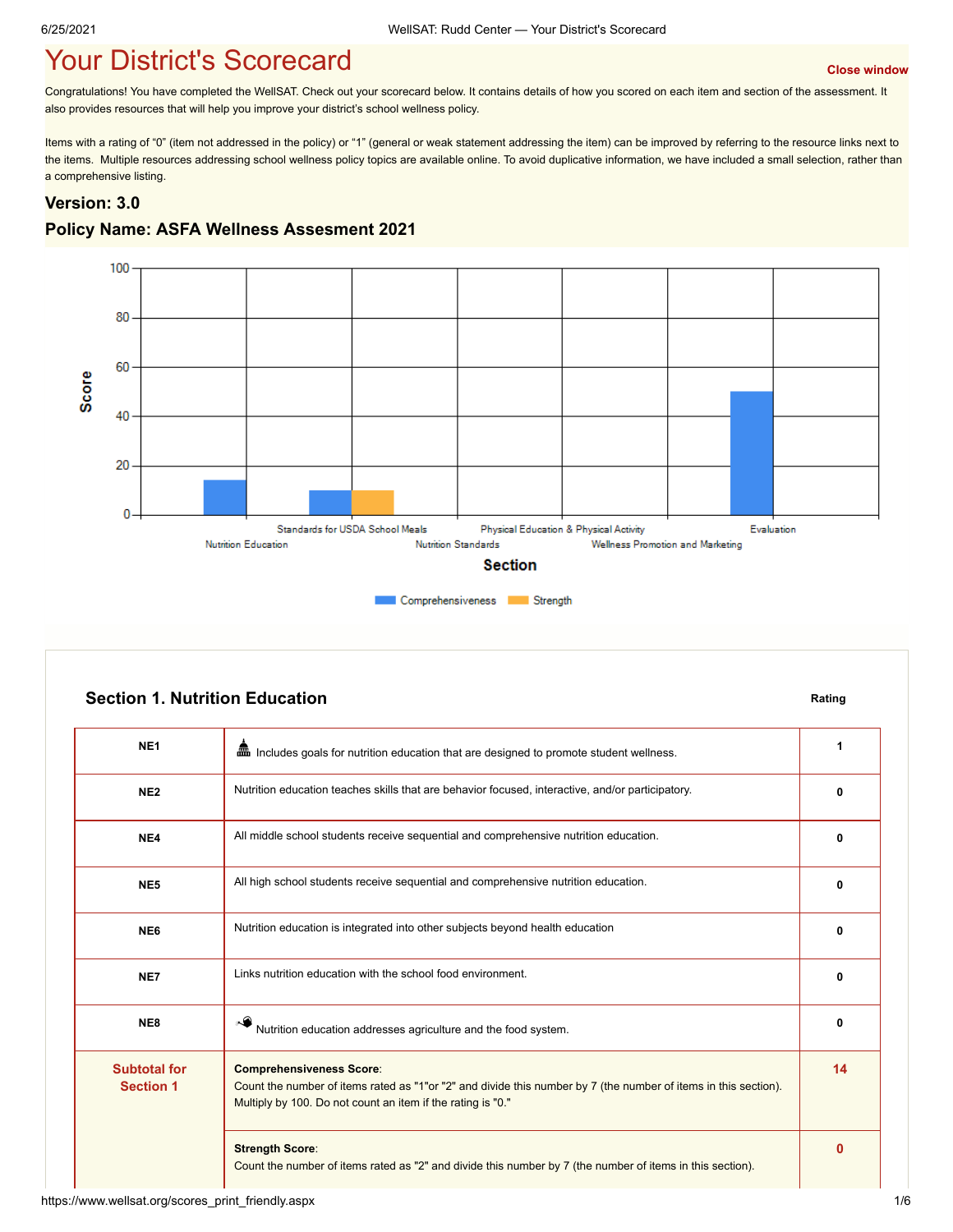Multiply by 100.

Click here for Nutrition Education Resources

## **Section 2. Standards for USDA Child Nutrition Programs and School Meals Rating**

| SM <sub>1</sub>                         | and Assures compliance with USDA nutrition standards for reimbursable school meals.                                                                                                                                | $\overline{2}$ |
|-----------------------------------------|--------------------------------------------------------------------------------------------------------------------------------------------------------------------------------------------------------------------|----------------|
| SM <sub>2</sub>                         | Addresses access to the USDA School Breakfast Program.                                                                                                                                                             | 0              |
| SM <sub>3</sub>                         |                                                                                                                                                                                                                    | 0              |
| SM4                                     | Addresses how to handle feeding children with unpaid meal balances without stigmatizing them.                                                                                                                      | 0              |
| SM <sub>5</sub>                         | Specifies how families are provided information about determining eligibility for free/reduced priced meals.                                                                                                       | 0              |
| SM <sub>6</sub>                         | Specifies strategies to increase participation in school meal programs.                                                                                                                                            | 0              |
| SM7                                     | Addresses the amount of "seat time" students have to eat school meals.                                                                                                                                             | 0              |
| SM <sub>8</sub>                         | Free drinking water is available during meals.                                                                                                                                                                     | 0              |
| SM <sub>9</sub>                         | Ensures annual training for food and nutrition services staff in accordance with USDA Professional<br>Standards.                                                                                                   | $\mathbf{0}$   |
| <b>SM10</b>                             | Addresses purchasing local foods for the school meals program.                                                                                                                                                     | 0              |
| <b>Subtotal for</b><br><b>Section 2</b> | <b>Comprehensiveness Score:</b><br>Count the number of items rated as "1"or "2" and divide this number by 10 (the number of items in this section).<br>Multiply by 100. Do not count an item if the rating is "0." | 10             |
|                                         | <b>Strength Score:</b><br>Count the number of items rated as "2" and divide this number by 10 (the number of items in this section).<br>Multiply by 100.                                                           | 10             |
|                                         |                                                                                                                                                                                                                    |                |

Click here for School Food Resources

# **Section 3. Nutrition Standards for Competitive and Other Foods and Beverages** Rating

| NS <sub>1</sub> | Em Addresses compliance with USDA nutrition standards (commonly referred to as Smart Snacks) for all food<br>and beverages sold to students during the school day. |  |
|-----------------|--------------------------------------------------------------------------------------------------------------------------------------------------------------------|--|
| NS <sub>2</sub> | USDA Smart Snack standards are easily accessed in the policy.                                                                                                      |  |
| NS3             | <b>Et Regulates food and beverages sold in a la carte.</b>                                                                                                         |  |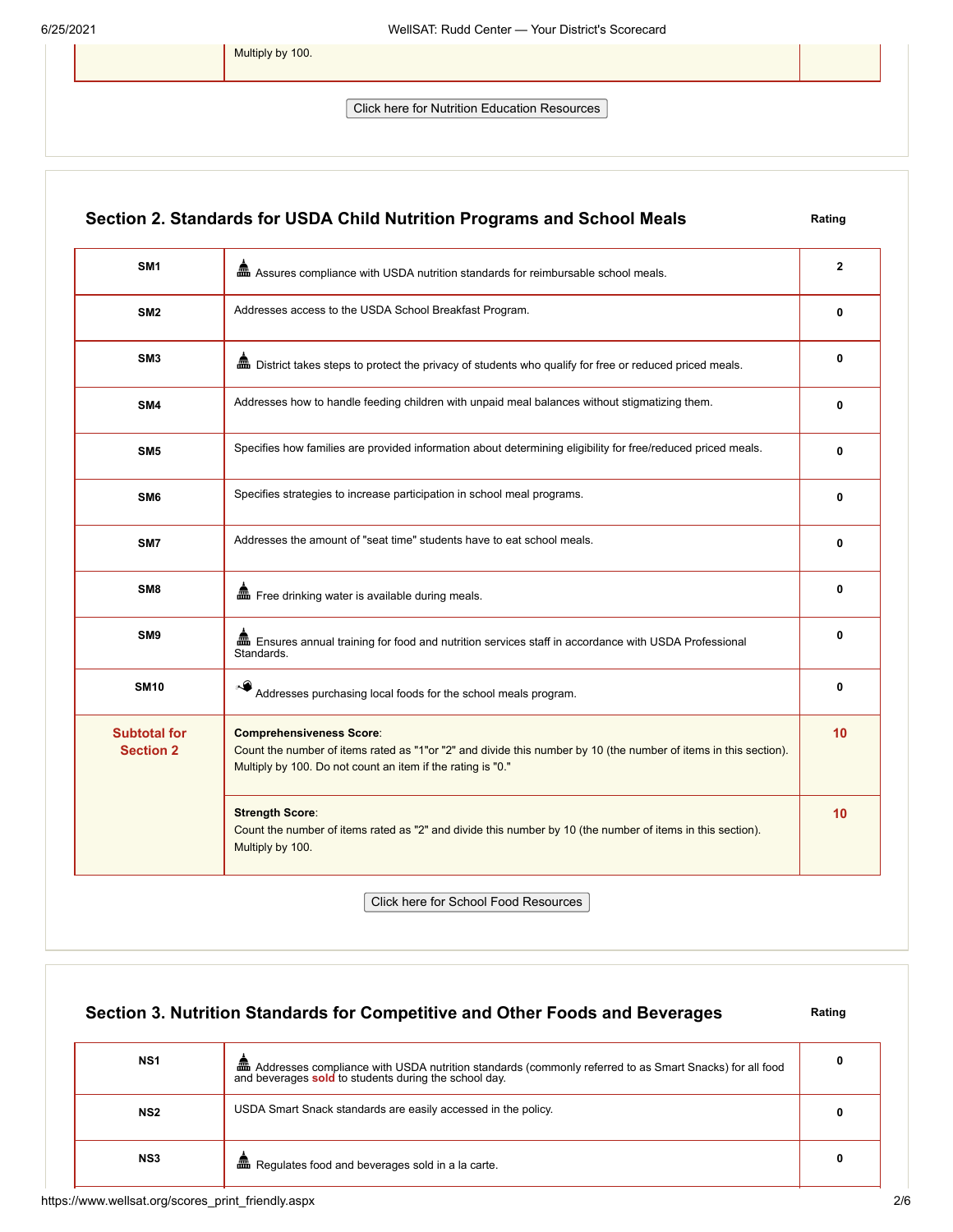| NS4                                     | man Regulates food and beverages sold in vending machines.                                                                                                                                                         | $\mathbf{0}$ |
|-----------------------------------------|--------------------------------------------------------------------------------------------------------------------------------------------------------------------------------------------------------------------|--------------|
| NS <sub>5</sub>                         | man Regulates food and beverages sold in school stores.                                                                                                                                                            | 0            |
| NS <sub>6</sub>                         | and Addresses fundraising with food to be consumed during the school day.                                                                                                                                          | $\mathbf{0}$ |
| NS7                                     | Exemptions for infrequent school-sponsored fundraisers.                                                                                                                                                            | 0            |
| NS8                                     | Addresses foods and beverages containing caffeine at the high school level.                                                                                                                                        | 0            |
| <b>NS10</b>                             | Addresses nutrition standards for all foods and beverages served to students after the school day, including,<br>before/after care on school grounds, clubs, and after school programming.                         | 0            |
| <b>NS11</b>                             | Addresses nutrition standards for all foods and beverages sold to students after the school day, including<br>before/after care on school grounds, clubs, and after school programming.                            | $\mathbf{0}$ |
| <b>NS12</b>                             | Addresses food not being used as a reward.                                                                                                                                                                         | $\mathbf{0}$ |
| <b>NS13</b>                             | Addresses availability of free drinking water throughout the school day.                                                                                                                                           | 0            |
| <b>Subtotal for</b><br><b>Section 3</b> | <b>Comprehensiveness Score:</b><br>Count the number of items rated as "1"or "2" and divide this number by 12 (the number of items in this section).<br>Multiply by 100. Do not count an item if the rating is "0." | $\bf{0}$     |
|                                         | <b>Strength Score:</b><br>Count the number of items rated as "2" and divide this number by 12 (the number of items in this section).<br>Multiply by 100.                                                           | $\Omega$     |
|                                         | <b>Click here for Nutrition Standards Resources</b>                                                                                                                                                                |              |

# **Section 4. Physical Education and Physical Activity <b>Rating** Rating

| PEPA1              | $\bar{z}^2$ There is a written physical education curriculum for grades K-12.                                                   | 0            |
|--------------------|---------------------------------------------------------------------------------------------------------------------------------|--------------|
| PEPA <sub>2</sub>  | The written physical education curriculum for each grade is aligned with national and/or state physical<br>education standards. | n            |
| PEPA3              | Physical education promotes a physically active lifestyle.                                                                      | n            |
| PEPA5              | Addresses time per week of physical education instruction for all middle school students.                                       | n            |
| PEPA6              | Addresses time per week of physical education instruction for all high school students.                                         | 0            |
| PEPA7              | Addresses qualifications for physical education teachers for grades K-12.                                                       | $\mathbf{0}$ |
| PEPA8              | Addresses providing physical education training for physical education teachers.                                                | n            |
| PEPA <sub>9</sub>  | Addresses physical education exemption requirements for all students.                                                           | ŋ            |
| PEPA <sub>10</sub> | Addresses physical education substitution for all students.                                                                     | 0            |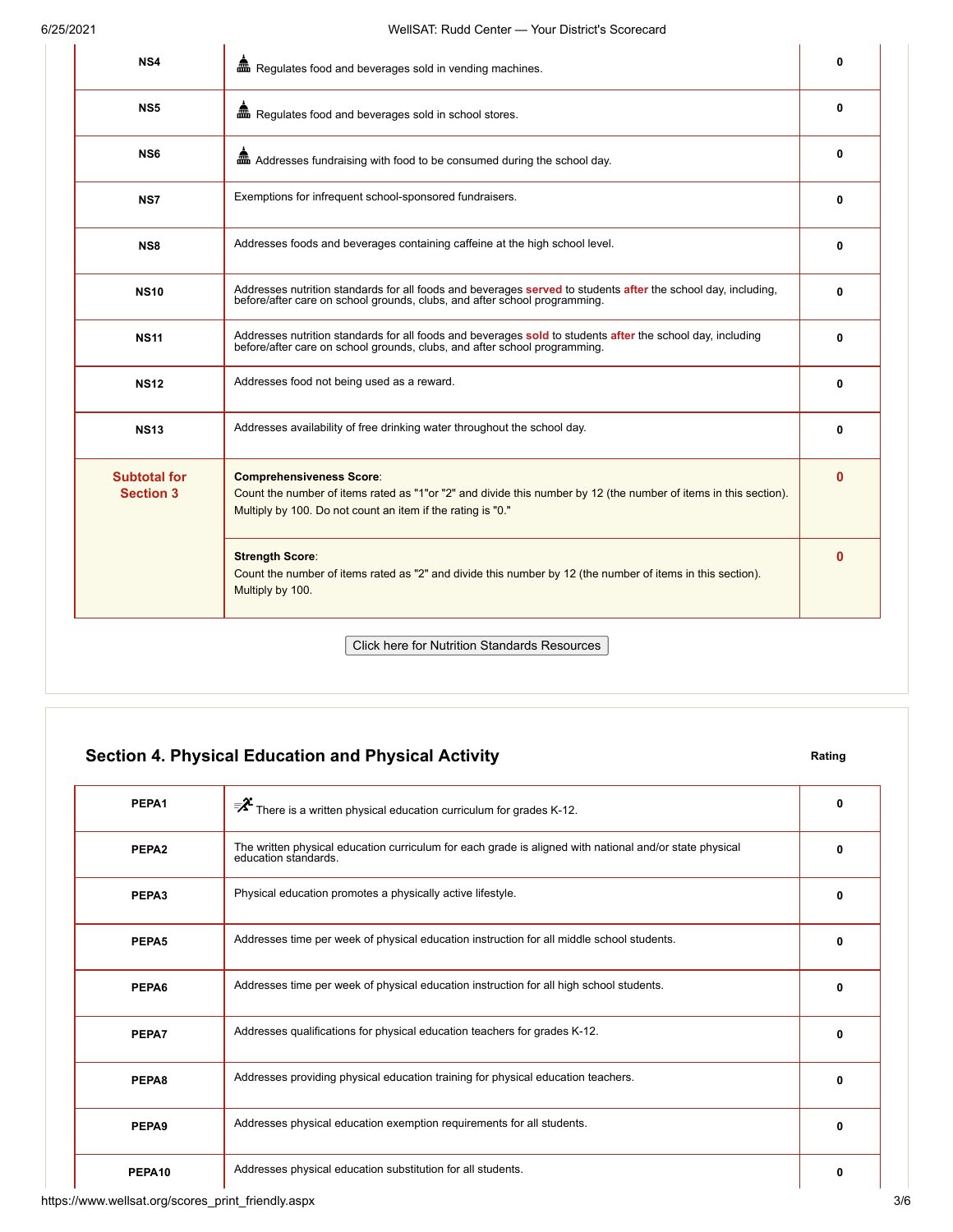| PEPA <sub>11</sub>                      | $\bar{z}^2$ Addresses family and community engagement in physical activity opportunities at all schools.                                                                                                           |  |
|-----------------------------------------|--------------------------------------------------------------------------------------------------------------------------------------------------------------------------------------------------------------------|--|
| PEPA <sub>13</sub>                      | Addresses recess for all elementary school students.                                                                                                                                                               |  |
| PEPA14                                  | $\mathcal{F}$ Addresses physical activity breaks during school.                                                                                                                                                    |  |
| <b>Subtotal for</b><br><b>Section 4</b> | <b>Comprehensiveness Score:</b><br>Count the number of items rated as "1"or "2" and divide this number by 12 (the number of items in this section).<br>Multiply by 100. Do not count an item if the rating is "0." |  |
|                                         | <b>Strength Score:</b><br>Count the number of items rated as "2" and divide this number by 12 (the number of items in this section).<br>Multiply by 100.                                                           |  |

## **Section 5. Wellness Promotion and Marketing <b>Rating Rating Rating**

**WPM1** Encourages staff to model healthy eating and physical activity behaviors. **1 1 1 1 1 1 1 1 WPM2**  $\mathbb{R}^2$  Addresses strategies to support employee wellness. **WPM3** Addresses using physical activity as a reward. **0 WPM4** Addresses physical activity not being used as a punishment. **0 1 1 1 1 1 1 1 1 1 WPM5** Addresses physical activity not being withheld as a punishment. **0 1 1 1 1 1 1 1 1 WPM6** Specifies marketing to promote healthy food and beverage choices. **0 1 1 1 1 1 1 1 WPM7 A** Restricts marketing on the school campus during the school day to only those foods and beverages that meet Smart Snacks standards. **0 WPM8** Specifically addresses marketing on school property and equipment (e.g., signs, scoreboards, sports equipment). **0 WPM9** Specifically addresses marketing on educational materials (e.g., curricula, textbooks, or other printed or electronic educational materials). **0 WPM10** Specifically addresses marketing where food is purchased (e.g., exteriors of vending machines, food and beverage cups and containers, food display racks, coolers, trash and recycling containers). **0 WPM11** Specifically addresses marketing in school publications and media (e.g., advertisements in school publications, school radio stations, in-school television, computer screen savers, school-sponsored Internet sites, and announcements on the public announcement (PA) system). **0 WPM12** Specifically addresses marketing through fundraisers and corporate-incentive programs (e.g., fundraising programs that encourage students and their families to sell, purchase, or consume products and corporate incentive programs that provide funds to schools in exchange for proof of purchases of company products, such as Box Tops for Education). **0 Subtotal for Section 5 Comprehensiveness Score**: Count the number of items rated as "1"or "2" and divide this number by 12 (the number of items in this section). Multiply by 100. Do not count an item if the rating is "0." **0**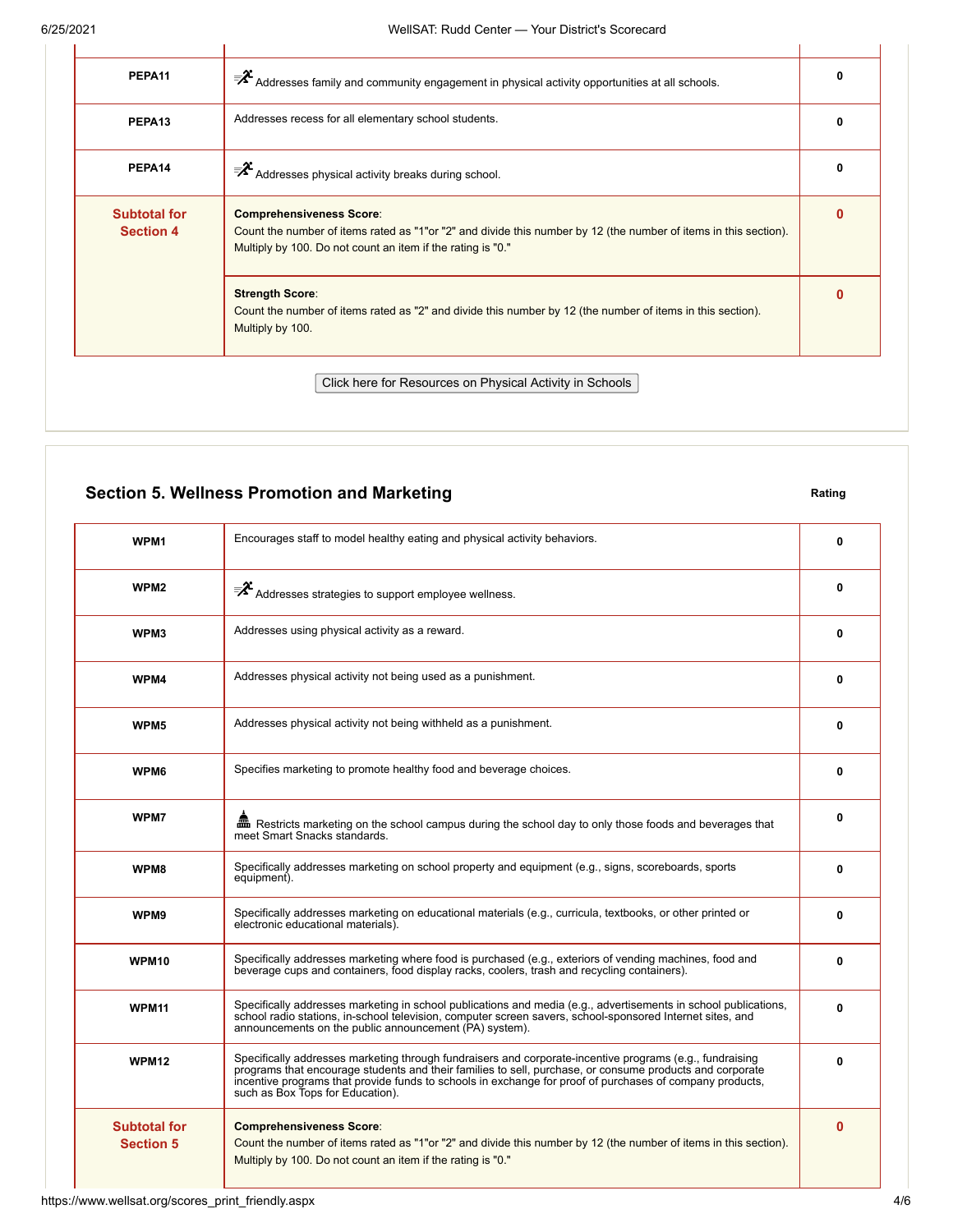**Strength Score**:

Count the number of items rated as "2" and divide this number by 12 (the number of items in this section). Multiply by 100.

Click here for Wellness Promotion and Marketing Resources

### **Section 6. Implementation, Evaluation & Communication Rating**

**IEC1** Addresses the establishment of an ongoing district wellness committee. **1 1 1 IEC2 A** Addresses how all relevant stakeholders (parents, students, representatives of the school food authority, teachers of physical education, school health professionals, the school board, school administrator, and the<br>general public) will participate in the development, implementation, and periodic review and update of the local<br> **0 IEC3 IEC3 IDENTIFIELD IDENTIFIELD** Identifies the officials responsible for the implementation and compliance of the local wellness policy. **1 IEC4 A** Addresses making the wellness policy available to the public. **0 0 0 0 IEC5 A** Addresses the assessment of district implementation of the local wellness policy at least once every three years. **0 IEC6 A**<br>**IEC6 EXECUTE:** Triennial assessment results will be made available to the public and will include: **IEC7 A** Addresses a plan for updating policy based on results of the triennial assessment. **1 IEC8** Addresses the establishment of an ongoing school building level wellness committee. **1 Subtotal for Section 6 Comprehensiveness Score**: Count the number of items rated as "1"or "2" and divide this number by 8 (the number of items in this section). Multiply by 100. Do not count an item if the rating is "0." **50 Strength Score**: Count the number of items rated as "2" and divide this number by 8 (the number of items in this section). Multiply by 100. **0**

Click here for Resources for Wellness Policy Development, Implementation and Evaluation

## **Overall District Policy Score**

| <b>Total Comprehensiveness</b>                                                                                      | <b>District Score</b> |
|---------------------------------------------------------------------------------------------------------------------|-----------------------|
| Add the comprehensiveness scores for each of the six sections above and divide this number by 6.                    | 12                    |
| <b>Total Strength</b><br>Add the strength scores for each of the six sections above and divide this<br>number by 6. | <b>District Score</b> |

**0**